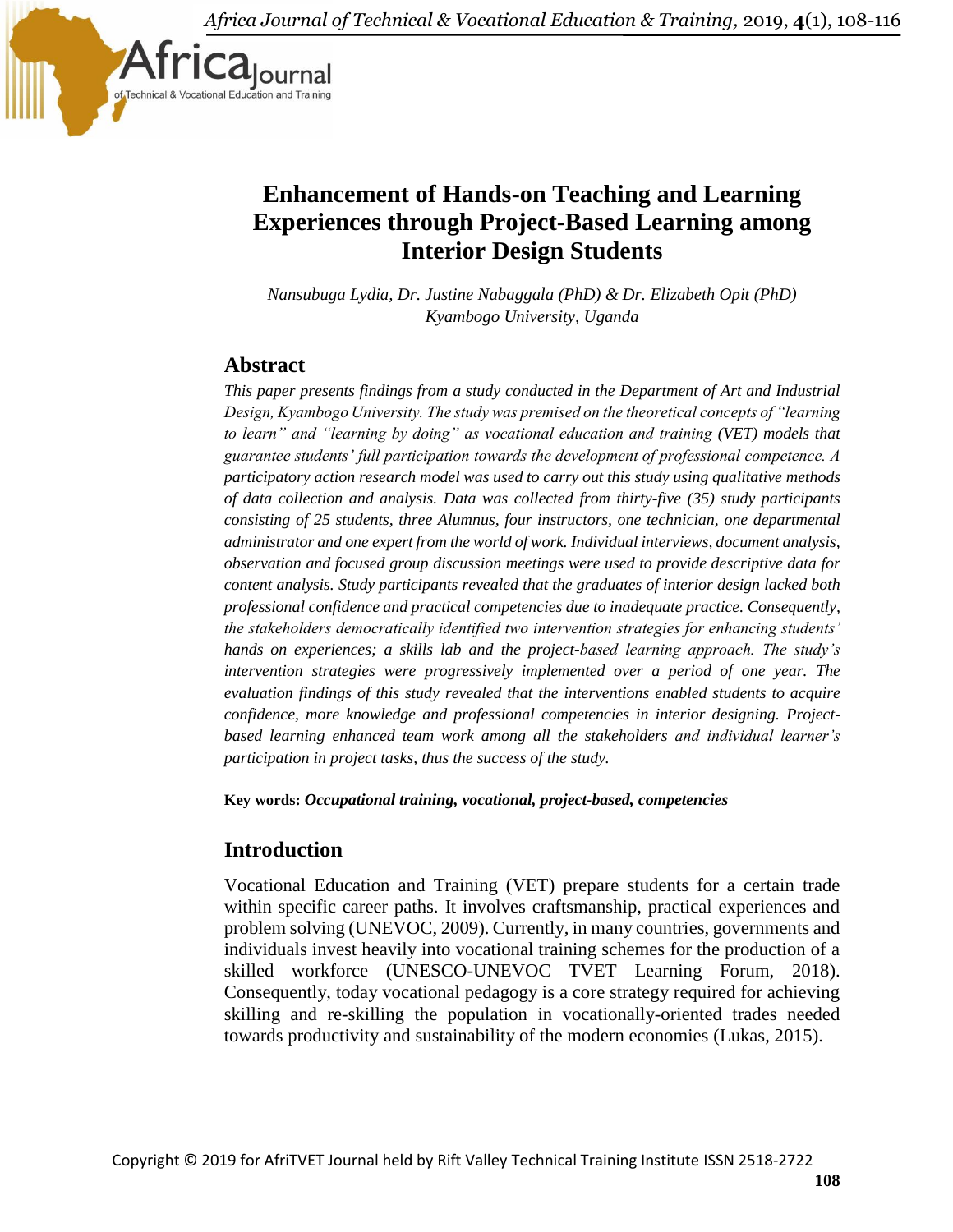Within the context of this paper, vocational pedagogy is defined as a field concerned with the different methods, approaches and strategies used by instructors to ensure that students obtain the desired competencies for the world of work at the end of their training period. In Uganda's case, the government has implemented the 'Skilling Uganda' project for providing skills to Ugandans. The project involves teaching vocational programmes from primary school level so as to enable learners acquire vocational skills from an early stage. The Business, Technical and Vocational Education and Training (BTVET) Strategic Plan 2011/2020 denotes a paradigm shift for skills development. The shift requires the TVET system to emerge from an educational sub-sector into a comprehensive system of skills development for employment, enhanced productivity and growth (UNESCO-UNEVOC, 2014). In this context, even young adults who are not college-bound benefit from the provision of the most effective training scheme (Parey, 2016).

## **Statement of the Problem**

Through a research initiative under the Masters in Vocational Pedagogy, strategies for enhancing the acquisition of practical competencies among interior design students in the department of Art and Industrial Design in Kyambogo University (KyU) were implemented. Due to inadequate materials, tools and equipment, the teaching and learning environment was, more theoretical than practical learning, yet the latter is essential for competency acquisition in VET. A feeling of dissatisfaction was expressed by the alumnus, students, academic staff and experts from the interior design (ID) companies about the inadequacies of the work processes used for the production of ID graduates at KyU. The alumnus lacked the practical skills expected of them in the world of work, the students expected practical learning which was non-existent, instructors were not provided with instruction materials and tools to facilitate practical learning while the employers within the World of Work complained about the graduates who lacked professional confidence and practical competencies expected of them. Consequently, the study participants democratically, identified two intervention strategies, namely; establishing a well-equipped skills lab and the use of a Project-Based Learning approach in which students would be exposed to appropriate vocational pedagogical approaches for the development of relevant professional skills for the world of work.

## **Methodology**

**109** © 2019 RVTTI, *AfriTVET*, **4** (1), 108-116 The study used a participatory action research (PAR) model towards achieving tangible results that validated the research process. This research design upholds the concepts of 'learning to learn' and 'learning by doing' as the theoretical models that underpin all the practices adopted in vocational pedagogy for the achievement of professional competencies in VET. These two pedagogical models enable the learner to own his/her learning process and ensure mastery and retention of what is learnt. The dual commitment in action research enabled participants to study the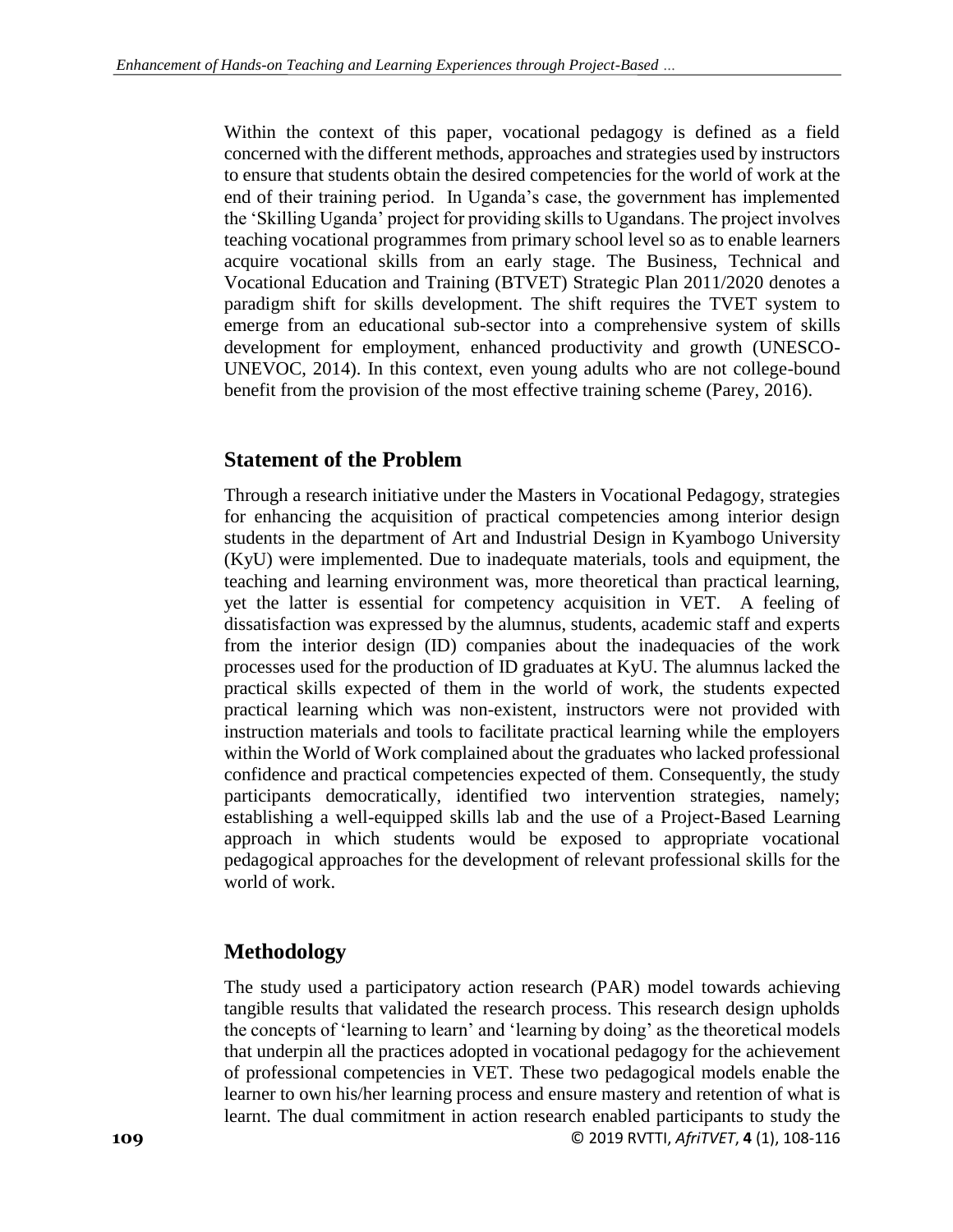training process in the DAID programme and to concurrently collaborate in all research activities towards a desirable outcome. . Further, Herr & Anderson (2015) stress that, action research is best done in collaboration with others who have a stake in the problem under investigation and are involved with relevant skills or resources even though the perceived need for change comes from within the setting. Consequently, instructors, students, alumnus, administrators, employers and collaboration partners (companies where students carry out internships) totaling to thirty-five stakeholders were involved in this research.

Findings from the situation analysis acted as the spring board to future workshop discussions with study participants in which intervention strategies were established. Data was collected through observation of the activity trends during the implementation of intervention strategies. Triangulation of information from various participants in the study prompted participants to conduct reflective and brainstorming sessions during the various phases of the study as follow-up data collection activities. The use of log books, photos, videos, document analysis, checklists and interview guides contributed to the validity and reliability of data collected during the research processes. Data was systematically analyzed in themes using the triangulation techniques in order to gain confirmation of data obtained from the different sources. The rationale for triangulation was also to cross check and cross-breed information gathered from different categories of study participants to make a final deduction.

# **Findings**

Results were presented and discussed in themes under the respective study objectives. Through the establishment of a skills lab as a tool to enhance practical learning, a collaborative learning strategy was implemented by the study participants. Using triangulation to categorize the obtained data, four main themes were established, namely; collaboration, pedagogical strategies, contradictions and complexities.

#### **Collaboration**

Collaboration in this study involved group work where study participants engaged in specific aspects of the project towards establishing a skills lab from the existing dilapidated and un-resourced ID lab. For instance, the skills lab space was surveyed, available sewing machines were inspected, serviced by the technician and spare parts replaced, the four (4) interior design instructors laid strategies on how to teach the semester course units towards the establishment of the skills lab, and through project-based learning students and instructors collaboratively brainstormed on how to embrace the skills lab project during learning processes. Such experiences uphold Gillies' (2017) assertion that collaborative learning challenges students' thinking and scaffold their learning to promote critical and creative problemsolving skills and enhances cognitive understandings. The positive response from participants towards the establishment of a skills lab was an immediate intervention that required attention for effective teaching and learning in the interior design program at KyU. The inclusion of the student participants in the planning motivated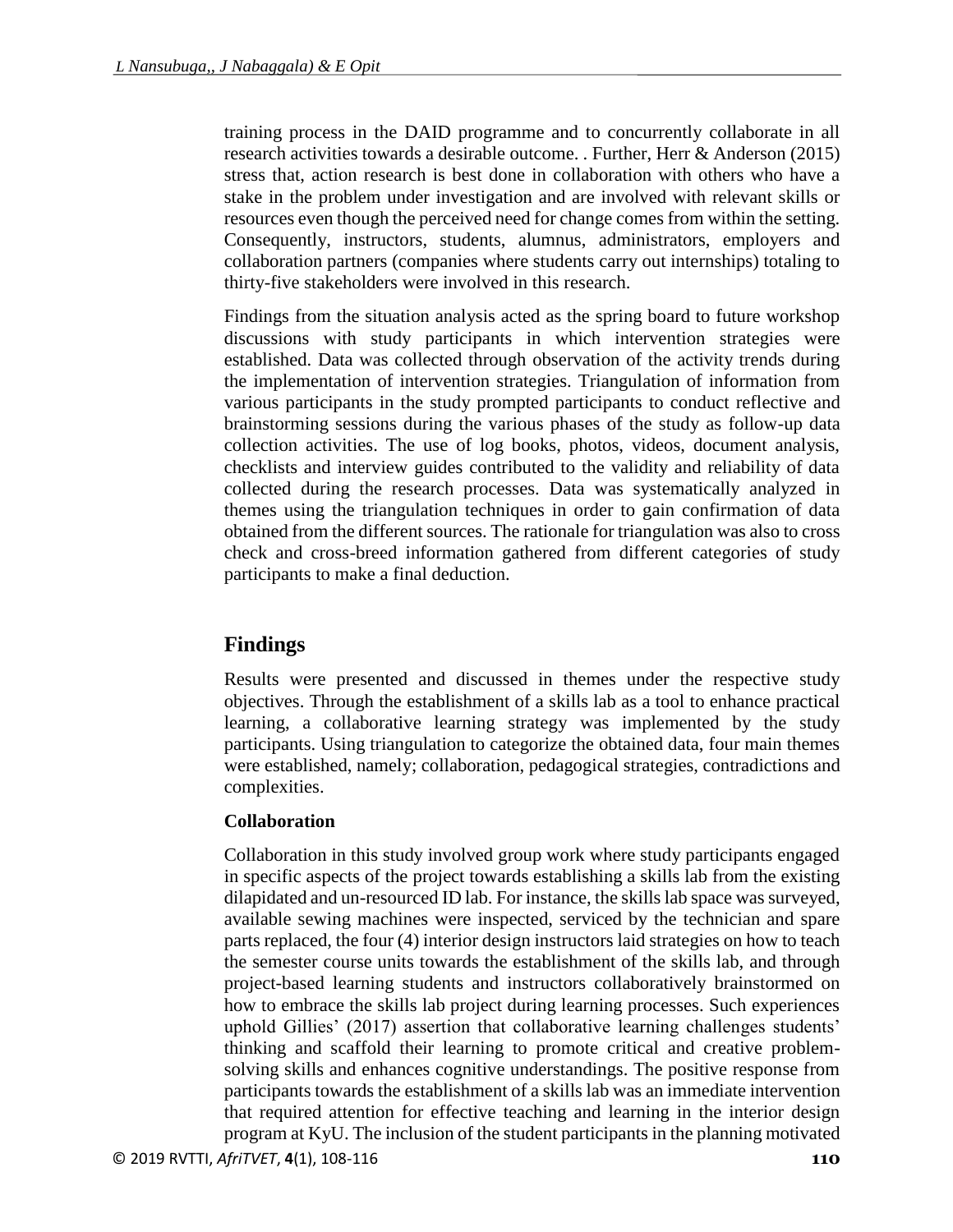and encouraged them to own the project-based learning processes. This created a favourable environment for learning.

#### **Pedagogical Strategies**

According to Wells (2004), pedagogical strategies are the effective instructional designs. Project-based learning, problem-based group learning, discussion and dialogue and hands-on learning were the strategies employed in order to encourage student centered and practical learning. Through project-based learning, 11 Diploma in Interior Design (DID) student participants used the skills lab as their site for the practical project in a real setting. Through problem-based learning, they applied their theoretical knowledge of advanced paint effects by painting the interior walls of the lab. During the course of introduction to paint effects, the eleven student participants renovated the tables into functional cutting surfaces and used them during the designing of soft furnishing projects. Participants with their instructors carried out pilot visits to different outlets that sold paints, tools and materials in order to establish the costs and estimate the quantities required for the project. This was meant to expose the participants to the different outlets where they could access tools and materials in the world of work, knowledge and skills in preparing a bill of quantities for painting projects. Through such activities, students learnt from each other because the smaller numbers allowed each student to share his/her ideas with others. During group work student participants gained skills of discovery, critical thinking, integration, sharing, and effective application of knowledge. This finding is supported by Durlak (2011), who stresses that, students typically do not learn alone but rather in collaboration with their peers. This is also supported by Gibson and Vetmeulen (2003), who observe that, the presence of subgroups within a team may stimulate learning behavior. In this learning process, the instructors acted as mentors guiding students on how to consolidate their design ideas and critically analyze them to suit the project strategies.

Discussions and dialogues motivated the participants to open up and give information which was vital for the study. Through these interaction methods, participants were facilitated to; identify the root cause of the production of incompetent graduates, lay strategies for the gap, and formulate an action plan. A notable positive outcome of dialoguing was also witnessed when the instructors interfaced with the participants to select between two methods of conducting learning during the study. One was studying using the limited resources available at the department and the other was adapting project and problem-based learning. The latter included cost sharing in order to buy tools and materials needed for learning. At the end of the dialogue, regardless of a cost implication, all the participants agreed to use the project learning approach. In this context, instructors were not the sole source of knowledge; they acted as fellow researchers and as mentors during the teaching and learning processes. This created a favorable and conducive learning environment.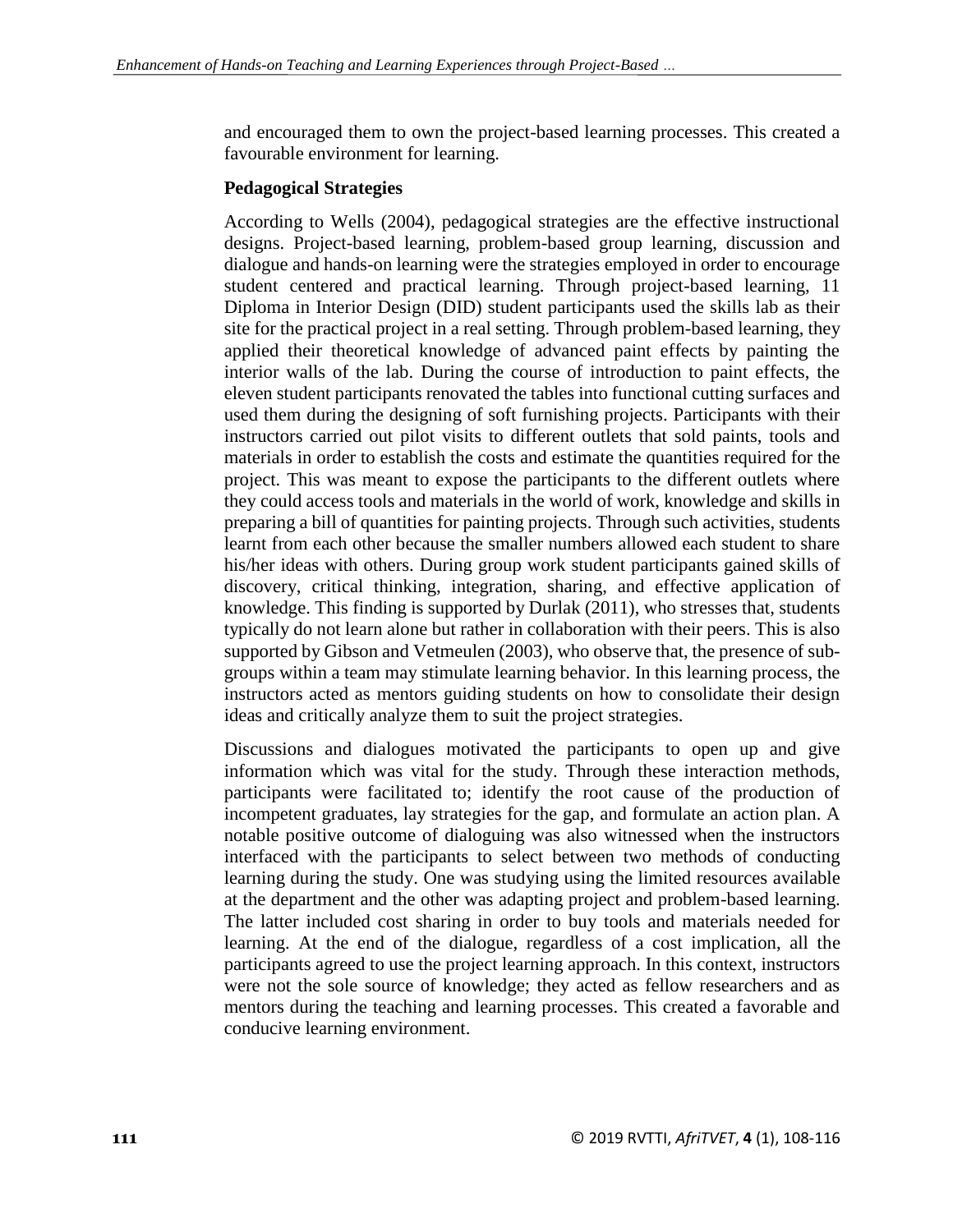Student participants applied their vocational knowledge into practice when they participated in refurbishing the walls of the former ID studio. Damaged areas on the walls were filled with Filler paste and they were painted with undercoat paint various finishing paint effects. These practical sessions were conducted under the instructors' mentorship. This is in line with Mjelde, (2006), who argues that learning is made meaningful by means of one doing something together with an "expert" in such a manner that the learner gradually masters even more difficult parts of the tasks at hand. The hands-on learning experiences also motivated the student participants because they; experienced the feel of the actual work environment, were appreciated by other stake holders at the diploma in interior design (DAID), and developed confidence to face the world of work.

#### **Concept of "Learning by Doing" and "Learning to Learn" in Relation to Competency Enhancement**

The intervention strategy of establishing a skills lab was in line with the Holmwood House Preparatory School (HHPS) (2017) philosophy that associates acquisition of competencies by learners with pedagogical training that gives them opportunity of learning to learn through hands-on experiences. The skills lab intervention in this study ensured that students engaged in learning how to learn rather than just learning what to learn. Wirth (2008) also argues that, "the learning to learn" concept prepares students for emerging challenges in the diverse democracy and interconnected world of work. Its emphasis is on training students who are purposeful and self-directed, empowered through practical skills, informed by knowledge and ways of knowing and responsible for personal actions and civic values.

This Action research gave student participants an opportunity to improve their ability to manage their own learning, challenge themselves, apply contextualized problem solving strategies, exhibit self and collective responsibility, develop a sense of appreciation towards learning in relation to their day to day lifestyles and become independent thinkers as advocated for by Warren, (2011). Using the instructional materials, tools and equipment in the skills lab increased the participants' chances of acquiring competencies and confidence required for an interior designer in the labour market. The 'learning by doing' concept as an authentic means towards gaining skills and knowledge in Paint effect and soft furnishings was vital during the implementation processes. Reese (2011) defines "learning by doing" as learning from experiences resulting directly from one's own actions, including trial-and-error learning or discovery versus instruction, practical experience versus book learning, the practice-theory-practice dialectic, and 'proof upon practice'. Korerorero & Whakaaro, (2016) contend that, although learning content is important, learning from the process is at the heart of experiential learning. He also stresses that, in order for a learner to successfully acquire competencies by applying theory into practice one must adopt the 5Rs in the philosophy of learning to learn. These include; Resilience, Resourcefulness, Responsibility, Reasoning and Reflection. It is believed that, these qualities are intrinsic to each student's achievement and development. Through the involvement of students in an action-based study, opportunities were created for them to develop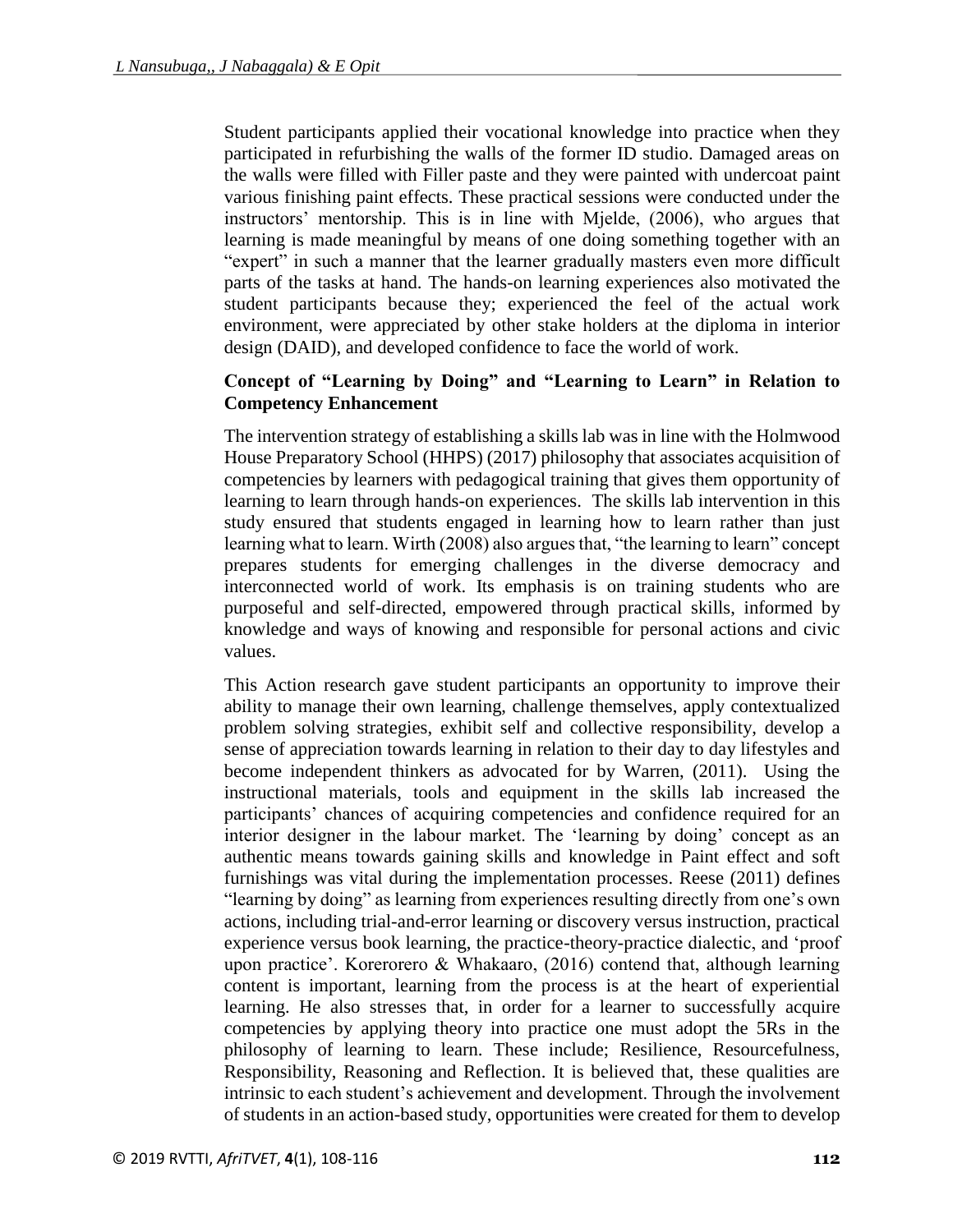skills through their participation in the refurbishing of the skills lab and using it as learning space.

Resilient learners are able to persist in their learning through a positive way even when faced with challenges. Student participants collaborated in groups, remained committed throughout their learning endeavors and practiced flexibility whenever situations changed and required alternative ways of performance. Hall (2016) stresses that, when students are taught coping skills and productive ways to communicate their needs, their behavior, social skills, and sense of self-worth improve. Further, the study prompted participants to develop resilience during the study and ably identified the learning gaps in the ID courses. Student participants were able to question through a relevant, open-ended manner and expanded on their knowledge bank in interior design. They generated creative and imaginative ideas to complete tasks, found, gathered and selected information from different sources in order to learn.

Kolawol (2012) defines resourcefulness, as "the quality of being able to cope with a difficult situation in one's attempt at succeeding". Through problem based learning guided by the "learning to learn" concept, participants were involved in critical thinking, creativity, product development and research. Since the establishment of the skills lab was a learning process, development of budgets for the study activities was vital in the participants' attainment of financial management skills. Other qualities learners are expected to acquire include; responsibility, self-motivation and adaptability to various ways of learning (HHPS, 2017). They contemplate on the things they need to learn and find out the facts about them independently. Participants understood the need to refine, practice skills and ideas, contributed effectively and sensitively to group discussions, organized and delegated assignments objectively. Responsibility was essential in this study due to the fact that the establishment and utilization of the skills lab required full time participation from participants and this called for their being responsible in executing given tasks.

Reasoning was the other quality in support of learning to learn philosophy. Reasoned learners are able to draw together evidence and information to arrive at a conclusion. They can easily apply the existing facts and knowledge in an organized and logical way to solve problems, evaluate and assess their work. In due course identify ways in which they can improve their work and learning plus explain their thinking. Reasoning was intrinsic and objectively conducted during the study; in that the participants were able to develop work plans based on the condition of the space in which the lab was to be established and other intervention strategies for initiating change in the Interior Design section.

Further, reflection is another quality that supports the 'learning to learn 'concept. According to Aronson (2011), reflective learners are always said to be able to think deeply, pausing to look, listen and concede. Aronson, (2011) further described four levels of reflection: from habitual action to thoughtful action, then on to reflection, and ultimately to critical reflection. He defined critical reflection as transformative learning in which reflection on experience leads to a new understanding and a plan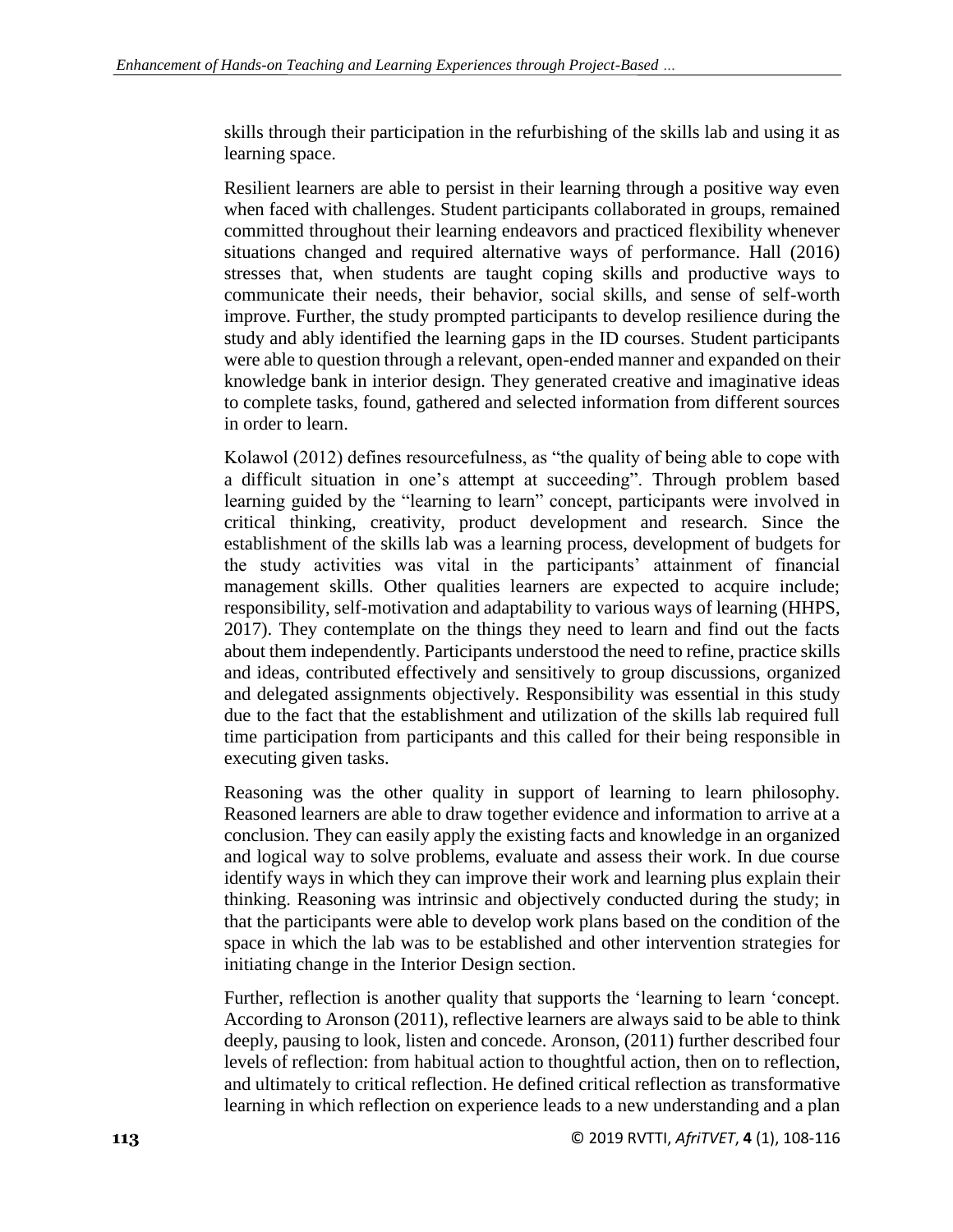to modulate one's behavior in the future. Learners are expected to respond positively to constructive criticism, review progress and plan ways to improve, either on their own or after discussion. Reflective learners are capable of describing their progress and discuss their experience, emotions and responses. This quality is central to interior designers because, they interact with a wide range of clients having vast ideas and expectations. This calls for students to learn to listen, critically reflect on what they do and also be ready to take in feedback positively and act on it in order to satisfy all their clients. For example, during an evaluation workshop, participants were able to make changes in the colour effects initially considered for the interior walls of the skills lab through a democratic process based on the occurrence of human mobility around the identified space. Having owned up to the short falls gave the participants an opportunity to appreciate their competency development in Interior Design through real life experiences.

## **Conclusion and Recommendations**

The study sought to enhance acquisition of practical competencies and confidence among interior design students. Several strategies were identified and establishing a functional skills lab was the one prioritized to facilitate practical learning. Through project-based learning, successfully the skills lab was established and utilized; an impact was made on the acquisition of skills and competency among interior design students. Participants were engaged in practical activities and this made a positive impact towards improving their attitudes, knowledge and skills acquisition. Participants worked hand in hand with the academic staff to accomplish tasks through collaboration and cost-sharing drives. Practical learning motivated participants into discovering new knowledge and becoming more inquisitive about their trade. The success of the research relied heavily on team work, to facilitate practical learning in the skills lab and also required collaborative efforts of participants in the department who included administrators, academic staff, students, technicians and experts from the world of work to collaboratively facilitate and fund the practical learning processes. Skills and competencies are not acquired by a one-time experience but over time through constant practice. Therefore, a need to uphold workshop learning and also put in place regular pedagogical strategies that equip and maintain the skills lab with relevant materials and tools; to facilitate collaborative and practical learning sessions linked to the world of work for students to experience real life-oriented assignments.

#### **References**

- Aronson, L. (2011). Development and pilot testing of a reflective learning guide for medical education. *Medical Teacher.*
- Durlak, J. A. (2011). *The impact of enhancing students' social and emotional learning: A meta-analysis of school-based universal interventions*. Chicago: Child Development.

© 2019 RVTTI, *AfriTVET*, **4**(1), 108-116 **114**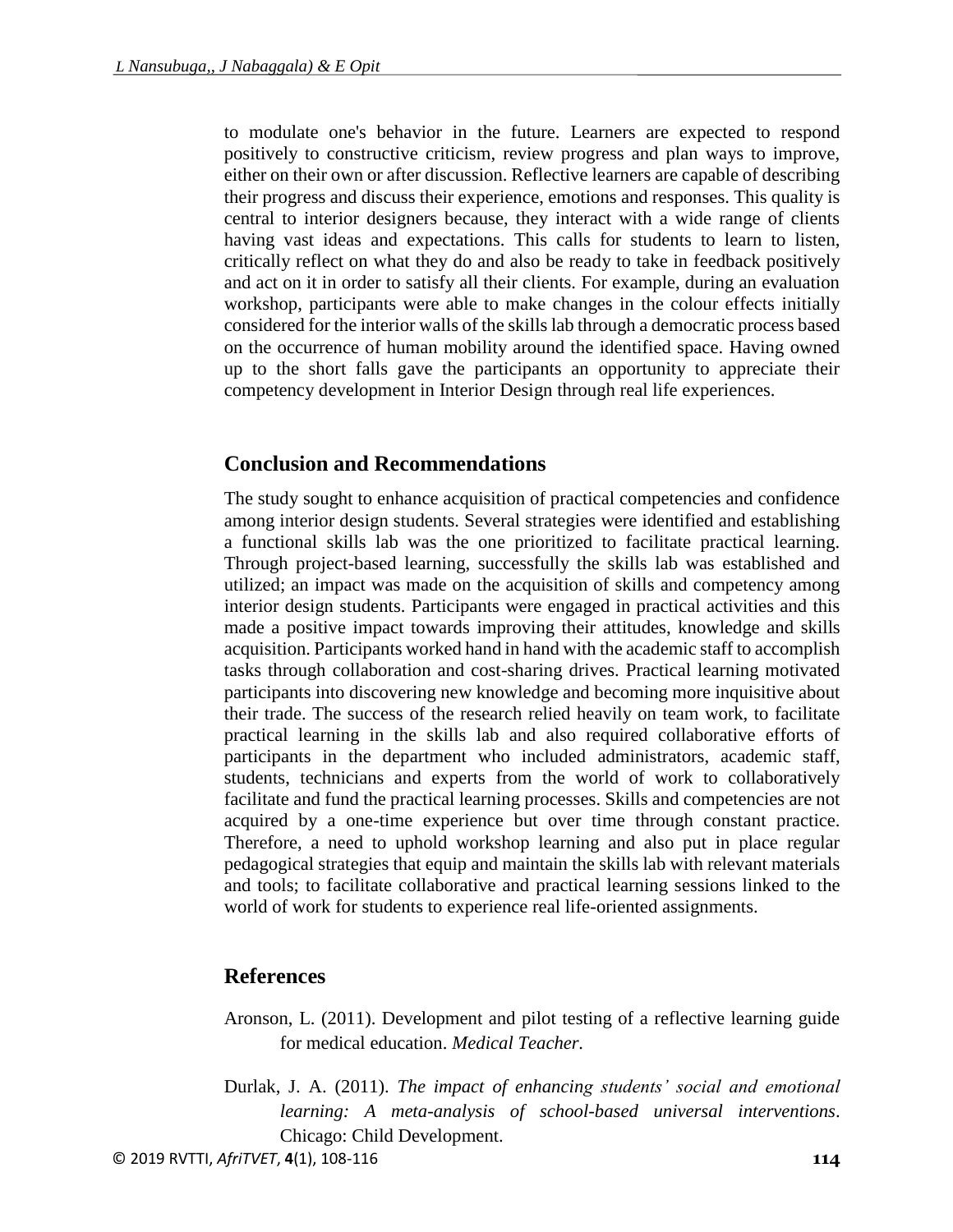- Gibson, C. & Vermeulen, F(2003). A healthy divide: Subgroups as a stimulus for team learning behavior.. *American Journal of Educational Research*, 202- 239.
- Gillies, R. M. (2017). Promoting academically productive student dialogue during collaborative learning*. International Journal of Educational Research*.
- Hall, K. S. (2016*). Fostering resilient learners: Strategies to creating a trauma sensitive classroom*. Alexandria: ASCD.
- Herr, K. & Anderson, G. L. (2015). *The action research dissertation: A guide for students and faculty*. NYC: SAGE .
- Holmwood House Preparatory School. (2017). *Holmwood House Preparatory School.* Retrieved from : http://www.holmwood.es sex.sch.uk/
- Kolawol. (2012). Resources and resourcefulness in Language*. An International Journal of Language, Literature and Gender*., 98.
- Korerorero, H. &. Whakaaro, H. (2016). *The value of "experiential learning". Show me and I will learn*. CORE Education.
- Lukas, B. (2015). *Vocational pedagogy: What it is and why it matters*. Winchester : https://www.researchgate.net/publication/296437747.
- Mjelde, L. (2006). The magical properties of workshop learning. Bern: International Academic Publishers.
- .Parey, M. (2016). *Vocational schooling versus apprenticeship training*. Econstor.
- Reese, H. W. (2011). *The Learning-by-Doing Principle*. Virginia: American Psychological Association.
- UNEVOC. (2009). Vocational Education and Training. Bonn, Germany.
- UNESCO-UNEVOC. (2014). World TVET Data Base. Bonn: UNESCO-UNEVOC International Centre for Technical and Vocational Education and Training.
- UNESCO-UNEVOC TVET Learning Forum. (2018). *Managing skills in a time of disruption*. Bonn : UN Campus.
- Warren, M. (2011). Learning *How to Learn: An Essay on the Philosophy of Education*. Pittsburgh: University of Pittsburgh.

**115** © 2019 RVTTI, *AfriTVET*, **4** (1), 108-116